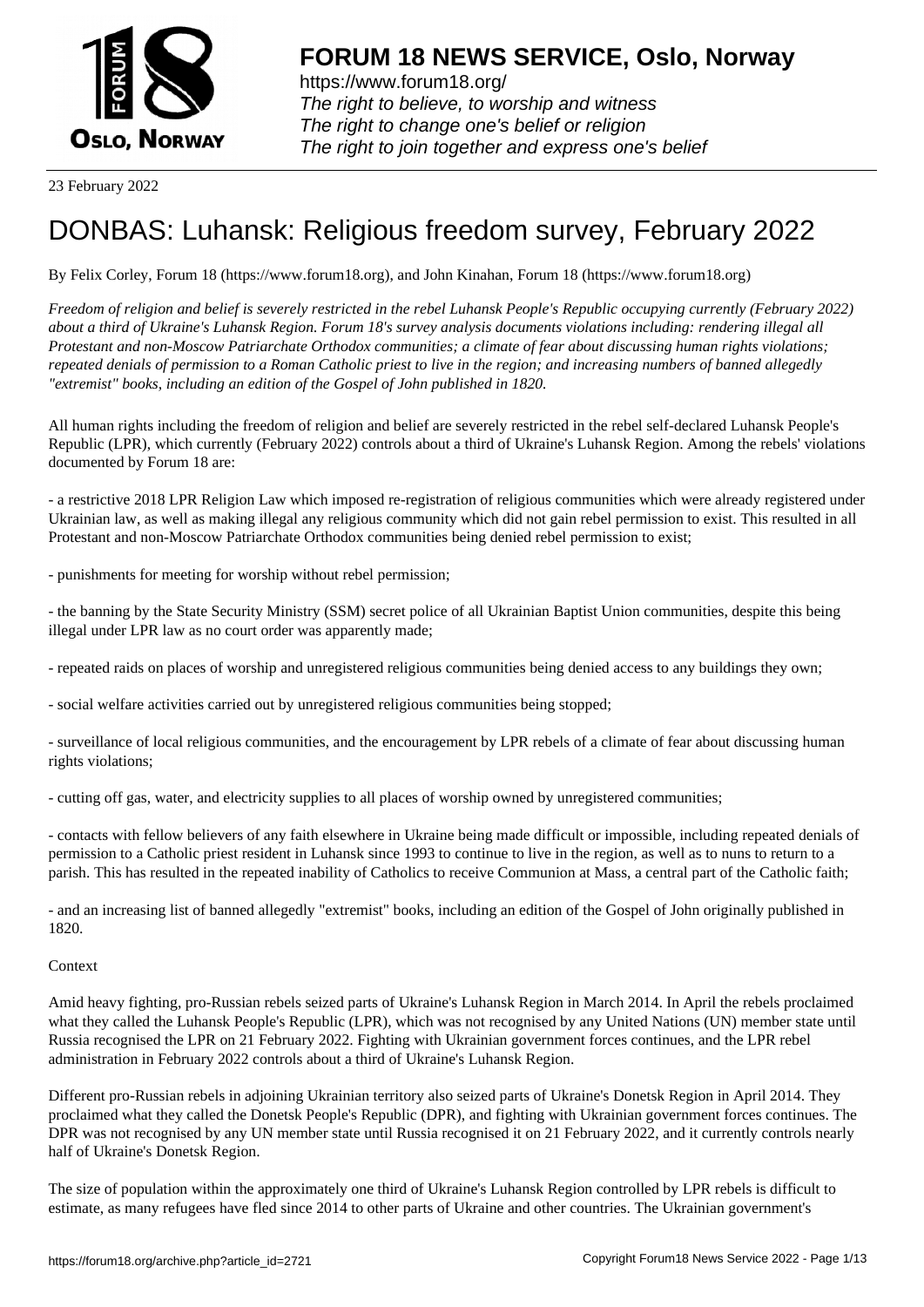January 2020 to control nearly 1 and a half million people. Increasing fears in January and February 2022 of a further Russian invasion of Ukraine have caused even more people to flee from the region.

The religious communities that are currently thought to exist within the LPR-controlled areas are the separate communities of the Ukrainian Orthodox Church Kyiv Patriarchate and Russian Orthodox Church (Moscow Patriarchate) churches, Protestants, Catholics, Muslims, Jews, and Hare Krishna devotees.

Serious human rights violations have been noted by Freedom House (https://freedomhouse.org/country/eastern-donbas/freedom-world/2022) in both rebel-controlled parts of Ukraine. Human Rights Watch has documented the torture of female detainees (https://www.hrw.org/news/2021/07/05/ukraine-torture-ill-treatment-armed-groups-east).

Many people within the rebel-controlled areas are afraid to discuss human rights violations, for fear of reprisals from the rebel administrations. In a report on the human rights situation in Ukraine covering August 2020 to January 2021, the Office of the United Nations High Commissioner for Human Rights (OHCHR)

(https://www.ohchr.org/Documents/Countries/UA/31stReportUkraine-en.pdf) noted that several religious communities in the rebel-held parts of Luhansk and Donetsk regions "continued to face limitations on their enjoyment of freedom of religion or belief". It added that the enforcement of local laws "discriminates against a number of religious organizations".

The OHCHR recorded a growing fear among religious communities in the two regions about speaking of restrictions. "Representatives of religious communities who had earlier communicated with OHCHR refused to continue their interactions with the Office, fearing possible persecution," noted the OHCHR report, published on 11 March 2021.

Among its recommendations to the leaderships of the rebel-held parts of Luhansk and Donetsk regions was: "Take all necessary steps to ensure that freedoms of expression, peaceful assembly, association, religion or belief can be exercised by all, without discrimination on any grounds."

# Raids and bans

The self-declared and internationally unrecognised Luhansk People's Republic (LPR) has regularly – even before it passed a Religion Law - halted worship meetings by a range of religious communities, seized religious literature, and fined religious leaders. Raids have usually involved the State Security Ministry (SSM) secret police and the police.

The rebel Luhansk authorities insist that religious communities that have not undergone local registration are illegal. They point to a May 2015 Decree by Igor Plotnitsky, the then Head of the unrecognised entity, banning mass events while the area was under martial law, and the local Religion Law approved by the LPR People's Council on 2 February 2018.

In a typical example of a raid even before the Religion Law came into force, on 14 October 2017 Jehovah's Witness Vladimir Safarov was meeting with up to 30 others behind closed doors in a flat in the town of Chervonopartizansk [official Ukrainian name Voznesenivka]. The flat belonged to an 84-year-old, and the group was meeting for "friendly association, prayer and Bible reading", Safarov insisted.

Police and SSM secret police officers raided the flat and took four of those present, including Safarov, to the police station. Officers pressured the four to sign statements prepared by the police, even though they disagreed with what the police had written. Safarov stated that being "severely intimidated by the aggressive actions" of the police and SSM he reluctantly signed the statement, even though he did not agree with it. He was fined 5,000 Russian Roubles under LPR Administrative Code Article 20.2, Part 1 ("Violation by organisers of public events of the established procedure for organising or conducting gatherings, meetings, demonstrations, processions or pickets") on 27 November 2017.

Andrei Litsoev, the then head of the Religious Organisations and Spirituality Department of the Culture, Sport and Youth Ministry was present in court as a "specialist". He insisted that all meetings require permission, regardless of what organisation is holding them, and police and security agencies need to be informed. He set out registration requirements, adding that "conducting any events of a religious nature on private land is impermissible".

Ukrainian Orthodox (Moscow Patriarchate) priest Fr Aleksi Slyusarenko was also present in court as a "specialist". He was then a theology lecturer at Luhansk National University, and insisted that Safarov should be found guilty of holding a religious meeting without the rebel authorities' permission.

Punishments for worship meetings without rebel permission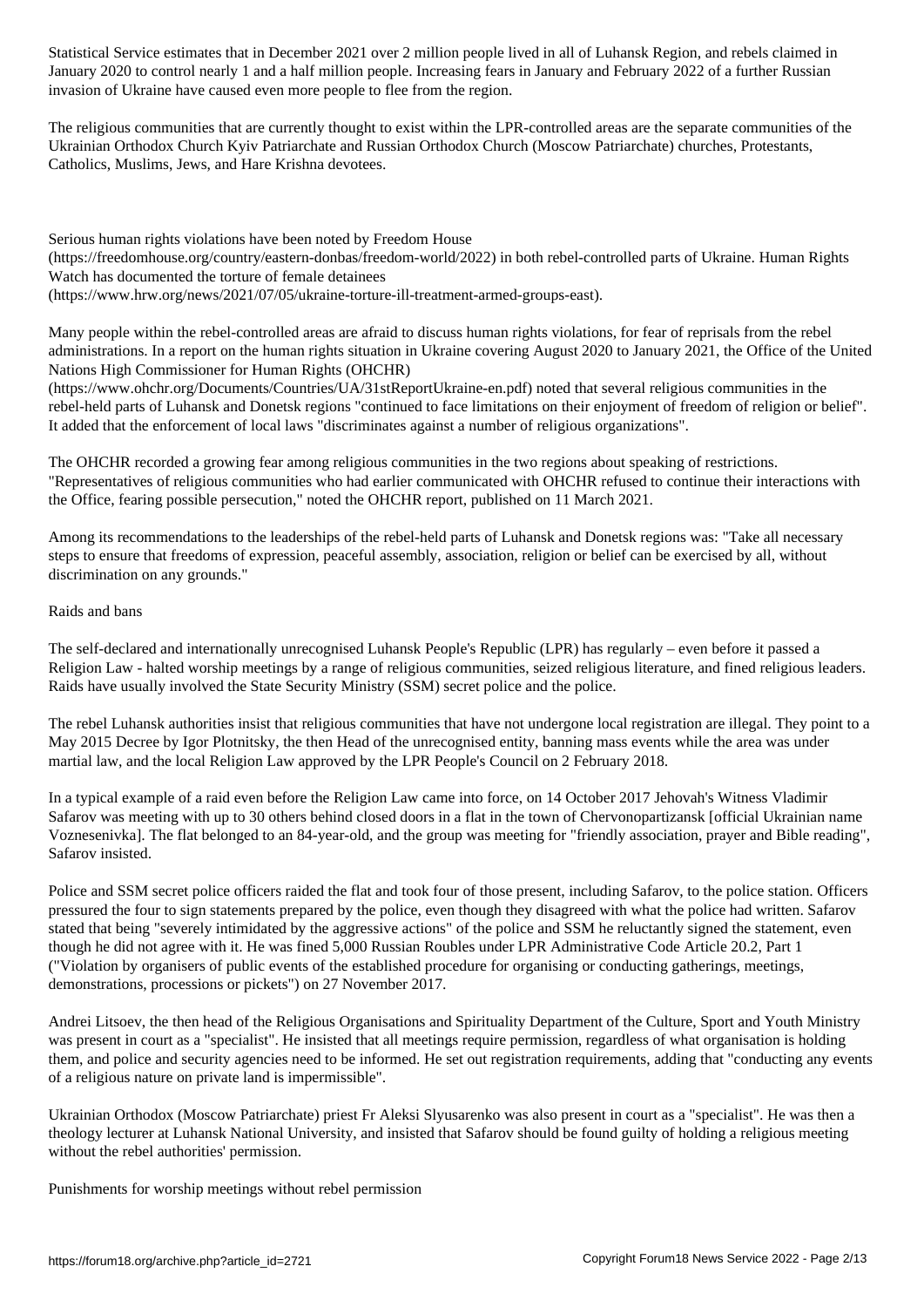draws heavily on Russia's Administrative Code, was adopted in July 2016.

LPR Administrative Code Article 20.2 punishes "Violation of the established procedure for organising or conducting gatherings, meetings, demonstrations, processions or pickets".

Part 1 punishes "Violation by organisers of public events of the established procedure for organising or conducting gatherings, meetings, demonstrations, processions or pickets" with for individuals fines of 3,000 to 5,000 Russian Roubles or community work of up to 30 hours.

Part 2 punishes holding public meetings without informing the authorities, with for individuals fines of 5,000 to 10,000 Russian Roubles, community work of up to 50 hours, or up to 10 days' imprisonment.

A fine of 5,000 Russian Roubles (the LPR uses the Russian Rouble) is equivalent to more than a week's local average wage for those in formal work.

Religion Law

The Religion Law came into force on 17 February 2018 and imposed compulsory registration – in other words applying for permission to exist - on all religious communities. Those that had registration under Ukrainian law but fail to regain it from the LPR "will be considered to have halted their activity".

Article 3 allows restrictions when deemed necessary "to secure the defence of the country and the security of the state".

Although the Law claims to require that all religious communities are treated equally, Article 6 requires that Orthodox communities "have compulsory diocesan registration" and that the dioceses "are recognised by Ecumenical Orthodoxy within the framework of the canonical territory of the Moscow Patriarchate".

This provision seems designed to prevent non-Moscow Patriarchate Orthodox parishes from seeking registration, including the Old Believers.

After initially closing all its eight churches in the city of Luhansk and 10 more in rebel-held areas in 2014, the Ukrainian Orthodox Church Kyiv Patriarchate was allowed to reopen its Holy Trinity Cathedral in Luhansk for Christmas on 7 January 2015. In 2014, church members had successfully resisted an attempt by armed men to seize it to use as a barracks.

A second church in the city reopened soon after, "but services don't take place there regularly because of constant threats from drunken fighters to throw grenades at the church", Bishop Afanasi (Yavorsky) of Luhansk and Starobilsk told Forum 18 on 7 August 2020. (Bishop Afanasi joined the Orthodox Church of Ukraine formed in January 2019, but by 2021 the Luhansk parishes had decided to remain with the Ukrainian Orthodox Church Kyiv Patriarchate.)

The Religion Law bans all non-Moscow Patriarchate Orthodox churches from applying for the rebel authorities' permission to exist, but the Ukrainian Orthodox Church Kyiv Patriarchate applied for registration for its Luhansk cathedral in 2019. Officials refused to consider the application as the documents, including the Church's charter, were in Ukrainian not Russian.

No non-Moscow Patriarchate Orthodox churches had by February 2022 been registered by the rebel LPR authorities.

Another registration obstacle is that any community seeking registration has to be approved by an "Expert Commission of State Religious Studies Expert Analysis", initially created as a Council in September 2017.

Local religious organisations need at least 20 or 30 adult citizens living in one district of the LPR to apply for registration (Articles 6 and 7 give different numbers). A registration application has to include their names and personal data. Centralised religious organisations need at least five registered local congregations.

"Procedures for mandatory registration of all religious organizations limit freedom of religion or belief and create protection concerns for parishioners," the Office of the United Nations High Commissioner for Human Rights (OHCHR) Report on the human rights situation in Ukraine

### 16 May to 15 August 2018 (A/HRC/37/CRP.1

(https://www.ohchr.org/Documents/Countries/UA/ReportUkraineMay-August2018\_EN.pdf)) stated.

Many communities fear the consequences of giving personal data on their founders to the rebel authorities. "The registration process .. requires the submission of personal data of the founders of the organizations," the OHCHR added. "Some parishioners do not want the 'authorities' to know of their participation in a certain religious organization."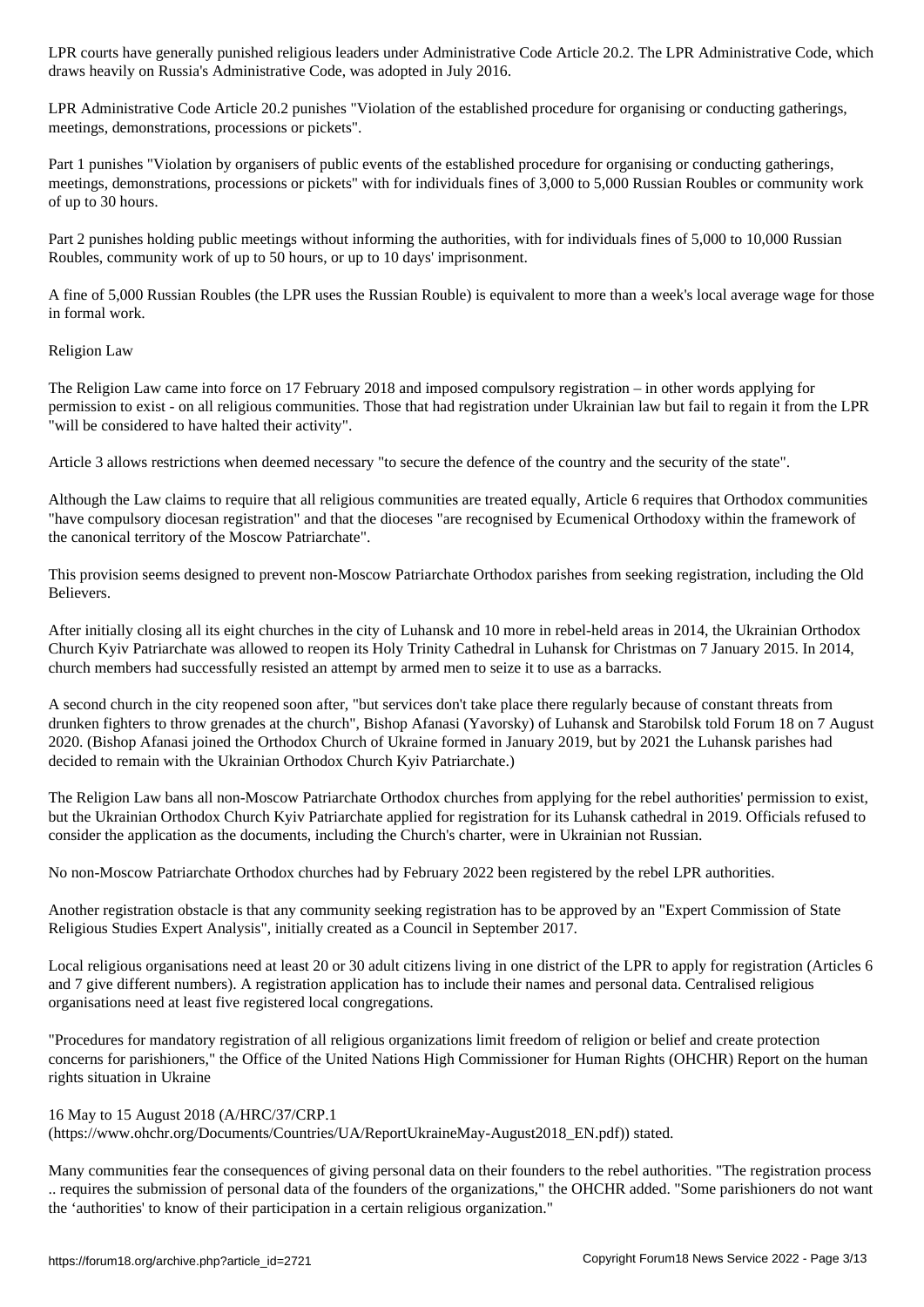The Law also imposes state registration of all religious literature, which – once approximately  $\mu$ only by religious communities among their own members, and must have the religious community's full name on it.

The rebel authorities initially imposed a six month deadline - until 18 August 2018 – for all religious communities to re-register under the new Religion. Article 33, Part 1 of the Law stated that communities which fail to re-register by then "are deemed to have ceased their activity in the territory of the Luhansk People's Republic". The rebel authorities also point to a May 2015 Decree by Igor Plotnitsky, the then Head of the unrecognised entity, banning mass events while the area was under martial law.

On 20 August the LPR People's Council amended the Religion Law to extend the re-registration period from 18 August to 15 October 2018. The amendment, which was published on 22 August, reaffirmed that any activity by religious communities that failed to get re-registration by 15 October would be illegal.

Andrei Litsoev, the then head of the Religious Organisations and Spirituality Department of the Culture, Sport and Youth Ministry in Luhansk, refused to say how many religious communities applied for re-registration, how many received such re-registration, and how many were refused and why. "I can't talk to you without authorisation from my superiors," he told Forum 18 from Luhansk on 18 October 2018. He also refused to explain what action officials will take against those meeting for worship without rebel permission.

Officials of the rebels' Justice Ministry, Interior Ministry and General Prosecutor's Office refused to speak to Forum 18.

## Repeated raids

Repeated raids on places of worship and the re-registration denials left many communities in a state of uncertainty. For example, on 10 June 2018 LPR rebel police raided the Sunday morning meeting for worship of the Council of Churches Baptist congregation in the town of Krasnodon [official Ukrainian name Sorokyne], just a few kilometres from the eastern border with Russia. Like all Council of Churches congregations it does not seek official registration.

Officers told church members that under Religion Law Article 9 religious communities are banned from meeting unless they have the compulsory state registration. Officers ordered that church members disperse immediately, local Baptists told Forum 18, and questioned Pastor Vladimir Rytikov and several other church members. They were warned that until the church gets registration it is banned from meeting. "If they still continue to meet, they will be taken to court, fined and the house where they hold services will be sealed," Baptists quoted the police as telling them.

"We will continue to meet just as we have been meeting up till now," church members told the police. "Christ's commandments, recorded in the Bible, are for us higher than human laws. And we cannot fulfil laws which contradict Holy Scripture because we serve God, Who is the highest power over all living creatures."

On 11 July 2018, Krasnodon Town and District Court found Pastor Rytikov guilty under Administrative Code Article 20.2, Part 2 because he "conducted public events without submitting notification under the established procedure for conducting public events". The judge fined him 8,000 Russian Roubles (the LPR uses the Russian Rouble). This represents about two weeks' average local wages for those in formal work.

On 19 October 2018, court bailiffs came to Pastor Rytikov's home and summarily handed him a punishment of 20 hours' community service for refusing to pay the July fine. On 28 August, the Chair of Krasnodon Town and District Court, Judge Anton Lagutin, rejected Pastor Rytikov's appeal against the fine.

In another typical case, on 30 September 2018 about 12 police officers in the southern town of Krasny Luch [official Ukrainian name Khrustalny] raided the Sunday morning meeting of Revival Baptist Church, fellow Baptists told Forum 18. SSM secret police officers took part in the raid.

The duty officer at Krasny Luch Police refused to put Forum 18 through to the head, Lieutenant-Colonel Roman Shulga. "You can only talk in person to the head," he told Forum 18 on 22 October 2018. The duty officer also insisted that the police "never raid anyone".

More than 25 church members had gathered for worship in their church, led by Pastor Dmitry Sirbu. Officers halted the worship service, claiming that the community did not have the necessary documents allowing them to function as a religious organisation. They sent most church members home. They questioned Pastor Sirbu in a separate room, as well as questioning other church members individually.

Officers tried to force open the church's safe, but Pastor Sirbu told them they were acting illegally. He said there was nothing of significance in the safe. However, officers then forced the safe open by drilling through the lock. They found a pillow, a blanket and some invoices for church expenses.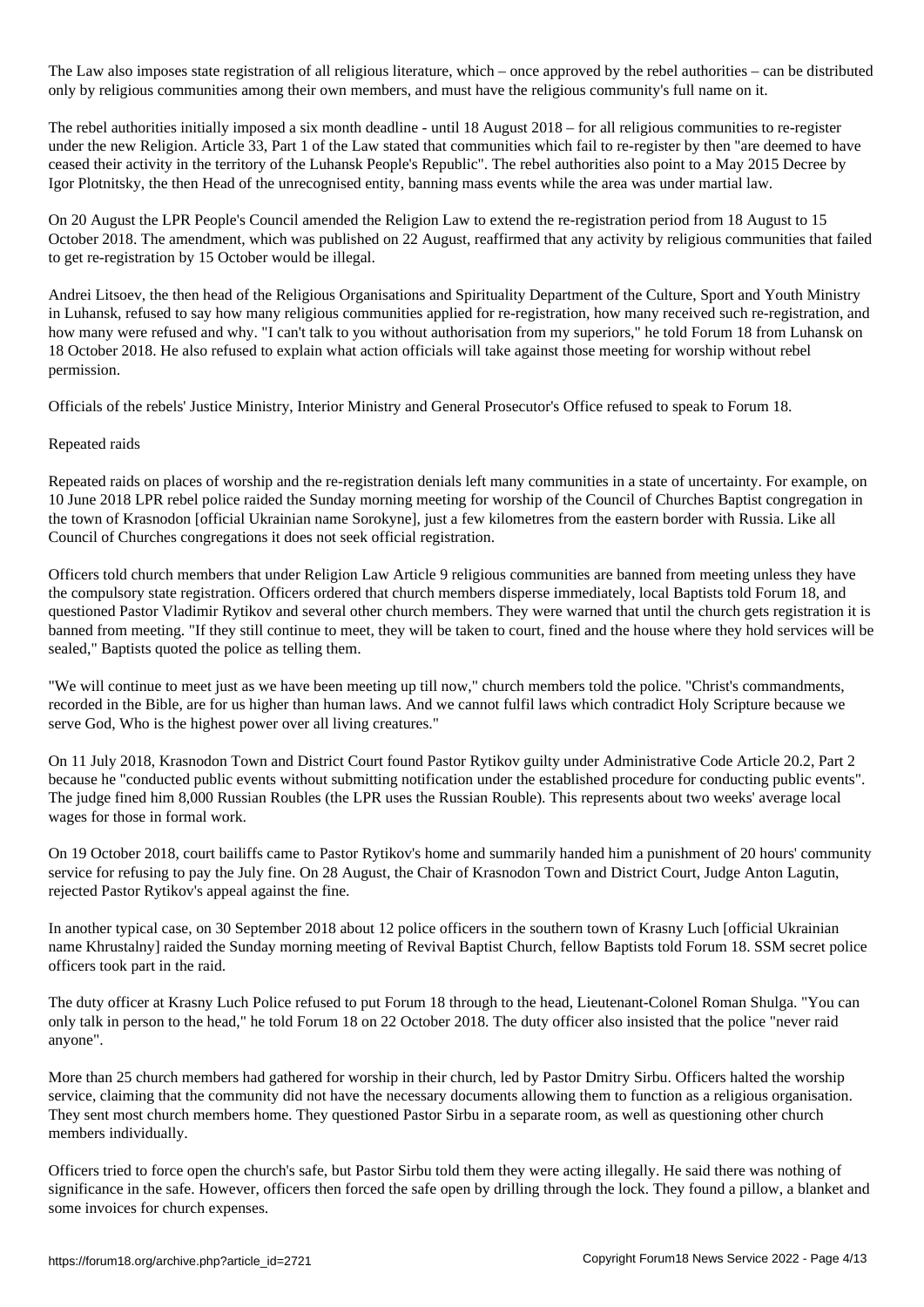Officers then took Pastor Sirbu to the town branch of the SSM secret police for questioning and then to the ordinary police. Officers told him he had violated the Administrative Code and that a case against him had been handed to court. No court hearing then took place.

The duty officer at the SSM secret police in Krasny Luch told Forum 18 on 23 October 2018 that there was no SSM involvement in the raid and questioning. "You're mistaken. You have distorted information. No one sent anyone there." The officer repeatedly refused to explain what he thought happened at the Baptist Church on 30 September.

Social welfare activities have been targeted as well as meetings for worship. On 9 June 2018, armed men – two of them wearing masks - broke into the youth centre of the Baptist Union church in the village of Gorodyshche near Perevalsk. They arrived soon after a medical session had begun, provided by four volunteer doctors (a therapist, neuropathologist, ophthalmologist, and urologist) and two medical students. This was part of a Church-led project to help everyone in the area.

The armed men – who refused to identify themselves or show any document - halted the medical session and forced the patients to leave, telling them that such medical treatment was an administrative offence. They then forced the doctors to write statements, and then seized the medical equipment, including an ocular diagnostic kit, cardiograph and ultrasound. No documentation of the confiscation was given to the doctors.

The SSM secret police and the Religious Organisations and Spirituality Department of the Culture, Sport and Youth Ministry in Luhansk both refused to discuss the repeated raids, bans on meetings for worship, and fines of religious leaders at court hearings then Department head Litsoev attended.

## Registration denials, bans

All Baptist, Seventh-day Adventist, Pentecostal, and other Protestant communities were denied re-registration under the Religion Law. "Unfortunately the situation for all Protestant churches is bad," a Protestant from a different community in contact with fellow church members in the region told Forum 18 from the Ukrainian capital Kyiv on 14 March 2019. "We do not have registration in the LPR and do not have the right to meet in our buildings, which have been closed."

Most of the 44 local Baptist communities which were part of the Ukrainian Baptist Union lodged re-registration applications. However, all had their applications refused, a Baptist told Forum 18.

One such Baptist re-registration rejection came in a late September 2018 one-page "conclusion of a state religious studies expert analysis", signed by Litsoev of the Religious Organisations and Spirituality Department of the Culture, Sport and Youth Ministry and seen by Forum 18. It said the "expert commission" had found violations of Article 18 of the Religion Law in the documents the Baptist congregation had submitted.

The conclusion did not specify in what way the congregation's documents had violated these provisions. It merely stated that in view of this the registration of the congregation was "inadmissible".

As the re-registration process was going on, on 26 July 2018, the SSM secret police announced on its website that it had banned the "destructive activity of the extremist religious organisation the All-Ukrainian Union of Evangelical Christian/Baptist Churches". The SSM claimed that the Baptist Union "with its headquarters in Kyiv" had refused to submit to compulsory state registration locally and had "organised and conducted mass events" without rebel permission. It then went on to claim that locally the Baptists subjected church members to "psychotropic substances".

The SSM secret police also claimed that: "During an inspection of the organisation's activity, printed publications and audio-video materials were found which were directed at inciting enmity and hatred on the basis of ethnicity, origin, adherence to a social group, as well as the justification of military crimes conducted by Kyiv security people in relation to civilians in Donbas." The SSM said that unnamed experts had determined that this literature was "extremist".

The SSM website showed a letter purported to be from the regional Baptist leader Gennady Shulzhenko (who is based in the Ukrainian government-controlled part of Luhansk Region) making a number of statements, one of which states we will "cleanse the seized territories of Ukraine!" Baptists including Pastor Shulzenk insisted that the purported letter was a forgery.

Article 12 of the Religion Law says that only a court can decide to liquidate or ban a religious community. Forum 18 has been unable to find any court decision banning the Baptist Union locally.

Pastor Igor Bandura, first deputy head of Ukraine's Baptist Union, told Forum 18 that Baptists have seen no court or other legal document confirming the ban. "Our churches mostly still function," he said on 2 August 2018, "though officials have forcibly closed some, including the one in Molodogvardeisk."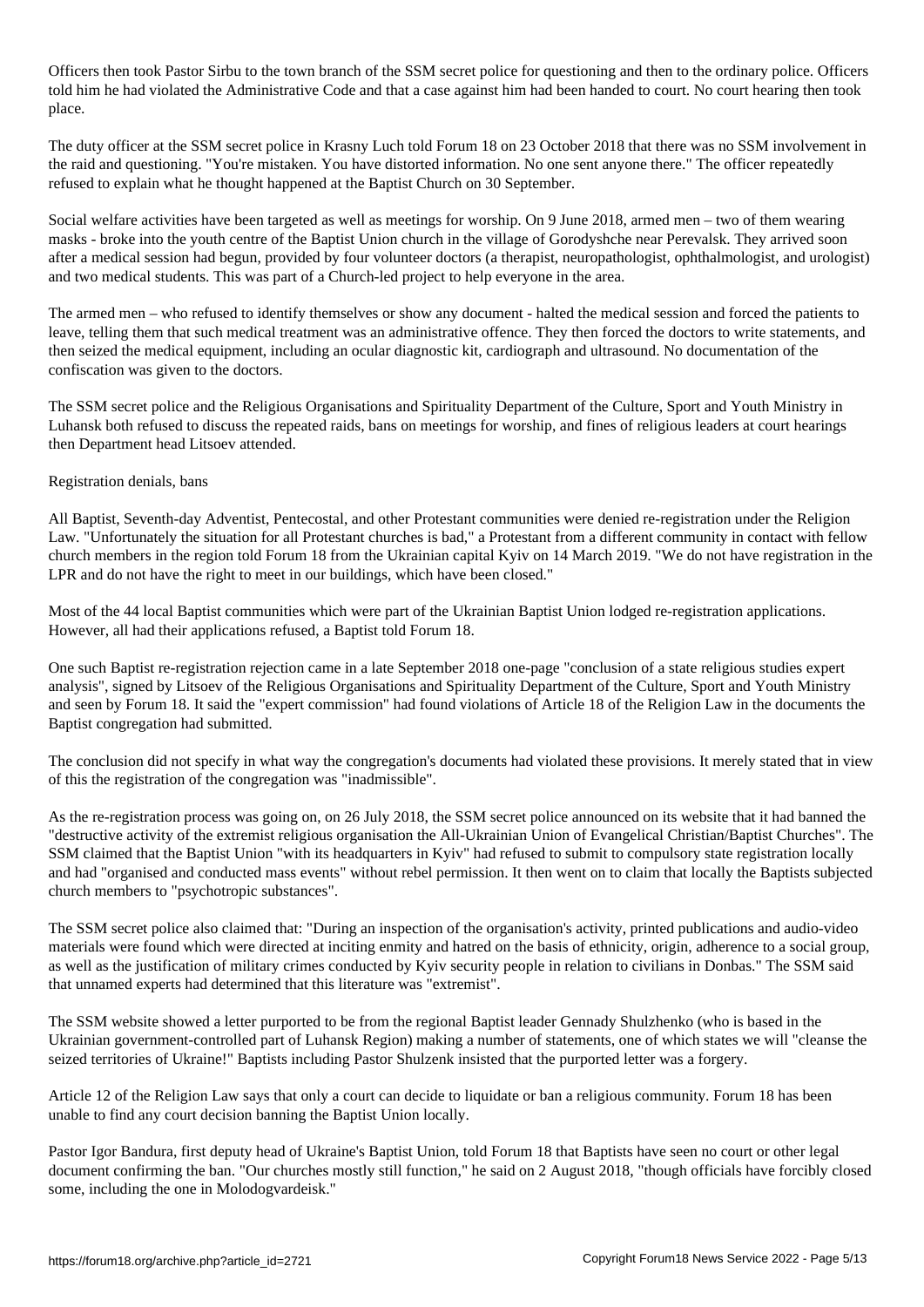Baptist Union Church in Molodogvardeisk. About 35 church members were meeting when the men – who said they were from the local SSM secret police – arrived.

The intruders stopped the meeting, demanded explanations and asked to see documents permitting the worship. They searched the premises, seizing literature and the church laptop. They ordered all those present to give their address and phone numbers and then let most of them leave.

The church's leader, Sergei Zharkov, and four church members were held and ordered to write statements. The men then sealed the premises and went to the house used by the church for alcohol and drug addicts' rehabilitation. There they also conducted a search and seized literature, medicines and a computer hard drive. They then sealed the entire building. Four residents were put on the street.

The following day, police summoned and brutally interrogated Zharkov about the community's activities, putting a bandage on his eyes and taking him to unknown places. Officers then searched his home, at the end of which they seized a hard drive from his computer, literature and his phone, along with the SIM card.

The district police officer informed Zharkov that a case was opened under Administrative Code Article 20.2, Part 2 for "holding illegal religious gatherings". Items the police seized have not been returned and the rooms remain sealed. On 1 August 2018, Judge Yuliya Kudrevatykh of Krasnodon Town and District Court fined Zharkov 8,000 Russian Roubles, according to the decision seen by Forum 18.

The duty police officer in Molodogvardeisk, who refused to give his name, refused to explain why police had summoned and brutally interrogated Pastor Zharkov. "The pastor knows why," the officer told Forum 18 on 1 August 2018 before putting the phone down.

The SSM secret police added in its website statement on the banning of all Baptist Union churches that: "Further measures are underway to unmask, halt and block the illegal activity of religious organisations on the territory of the LPR, including in connection with the distribution of religious printed publications of an extremist nature."

In March 2019, all Baptist Union congregations were ordered to halt public meetings for worship or face punishment. "Officials earlier didn't insist that our churches should not meet for worship," Pastor Igor Bandura of the Ukrainian Baptist Union told Forum 18. "But they have now sent a clear message that they will not tolerate such meetings for worship any more. They invited our local leaders in, and warned them not to meet," Pastor Bandura said. "In some cases they were very direct, speaking with no hesitation. Others were more indirect."

Church members fear that if they hold meetings for public worship, they will risk raids and possible arrest or other punishment. Most of the 48 Baptist Union congregations have a recognised prayer house, Pastor Bandura added. He said their Sunday worship meetings on 10 March 2019 were the last public services. "All Baptist churches that have prayer houses will halt meetings in them, so Sunday worship and other services from 17 March onwards will not take place."

Pastor Bandura said local church members think they are under surveillance and that their phone calls are listened in to. They have warned pastors in Ukrainian government controlled territory that if they try to visit the region they risk being arrested. Some local pastors have already left the region.

Stopping worship meetings "with great pain"

Adventist churches received their registration denial "with great pain", an Adventist told Forum 18 from the Ukrainian capital Kyiv in October 2018, and this stopped both meetings for worship and their churches' "many charitable projects".

The Adventists reluctantly decided to halt all their activities to avoid "provoking unpleasantness", the Adventist added. "By and large, all our organised activity has been halted." The closure of their churches was also aimed at trying to avoid the seizure of "church property, musical instruments, and items for rituals such as baptism and the Lord's Supper".

The five Pentecostal communities which used to be linked to the Ukrainian Pentecostal Union received similar rejection letters, Union representatives told Forum 18 from Kyiv. They said other independent Pentecostal communities also had registration applications denied.

On 24 March 2019, the rebel authorities raided at least two Protestant communities as they met for Sunday worship on 24 March after the final Baptist Union services were held, Sergei Kosyak, a Protestant pastor and former resident of Donetsk, told Forum 18.

One of the known 24 March raids was on a Protestant community in the town of Sverdlovsk [official Ukrainian name Dovzhansk], less than 15 kms (10 miles) from the border with Russia. About 10 officers arrived, but did not halt the service. Afterwards the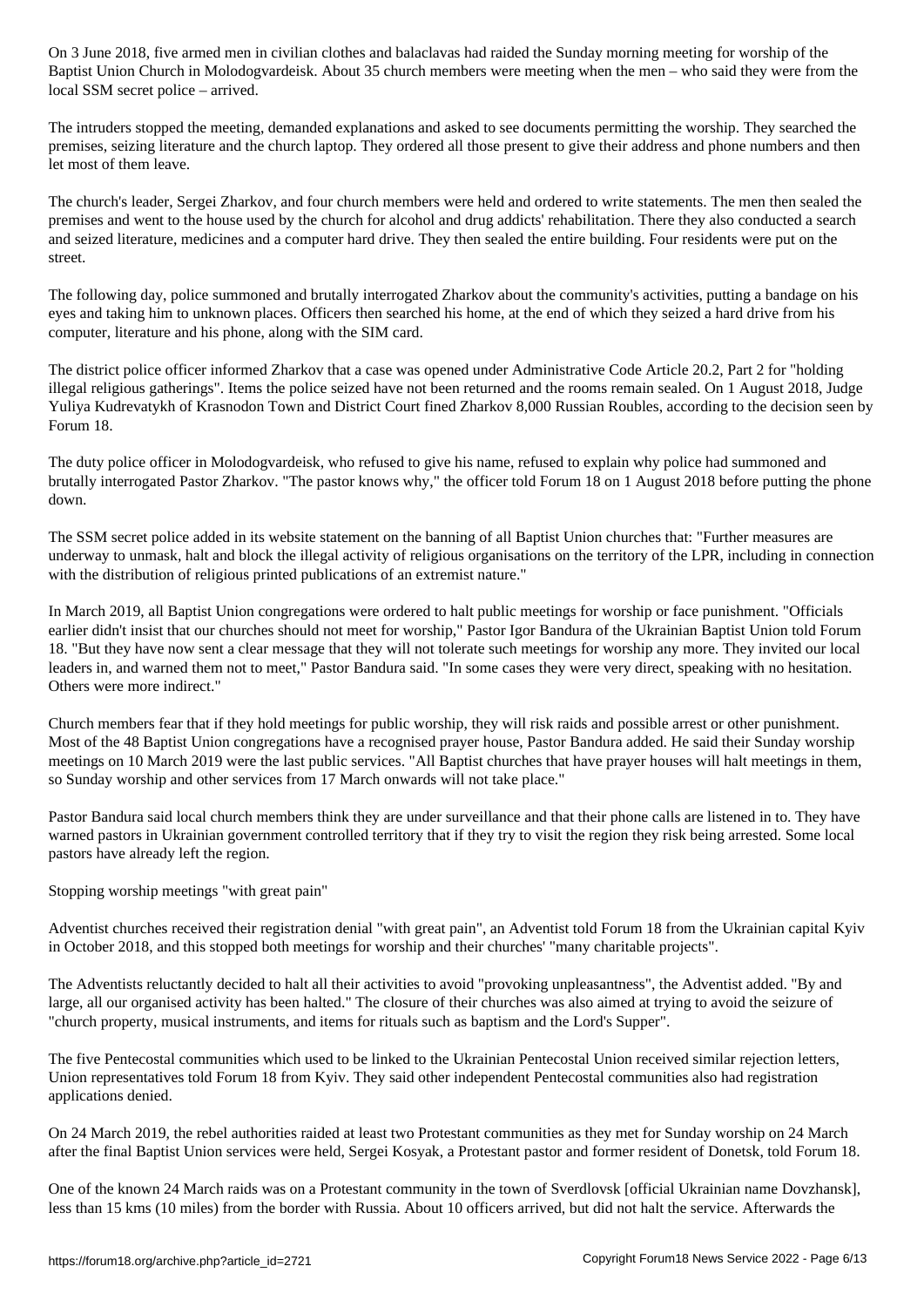pastor. There the secret police questioned them for an hour and a half. They had to sign pledges not to leave the area. The following day the police questioned Pastor Muratov.

On 27 March 2019, Pastor Muratov – who is in his seventies - was summoned to a hearing at Sverdlovsk City and District Court. However, the Judge decided not to punish him.

In April 2019, Litsoev of the Religious Organisations and Spirituality Department of the Culture, Sport and Youth Ministry claimed to Forum 18 that all religious communities which applied for registration passed through the "expert analysis" procedure successfully and gained registration. Asked why none of the Protestant communities which lodged registration applications received it, he responded: "All that lodged applications in time."

Litsoev then said he was too busy to answer further questions and put the phone down. Forum 18 was therefore unable to ask why the rebel LPR authorities insist that individuals and communities cannot meet with others to exercise freedom of religion or belief without registration.

Small religious groups meet "until they get the first complaint from neighbours"

Raids on religious communities – particularly Protestants – meeting for worship without registration have become less frequent since 2019 but have still occurred irregularly. As noted above, after a June 2018 police raid on Sunday worship Council of Churches Baptist Pastor Vladimir Rytikov – a Soviet-era prisoner of conscience – was fined and he was fined again in June 2019.

In an example of the irregular post-2019 raids, on 28 January 2020 SSM secret police officers went to Pastor Rytikov's home, local Baptists told Forum 18. They took him to the SSM branch in Krasnodon for questioning. "They told my wife not to worry and not to tell anyone, and they promised to bring me back home in half an hour," Pastor Rytikov noted.

"You've been brought to administrative responsibility for conducting worship services without registration?" officers asked Pastor Rytikov. He responded that he had. "Are you continuing to gather?" officers asked him. He responded that they do. "Are you going to gather in future?" the SSM then asked. Pastor Rytikov said that they would.

"They then read me a warning that I am conducting extremist activity – that I incite people in sermons to extremism – and that I distribute extremist literature," Pastor Rytikov noted. "If that continues they'll bring me to criminal responsibility under Criminal Code Article 340."

LPR Criminal Code Article 340 punishes "Public calls to carry out extremist activity" with, in Part 1, fines of 100 to 300 times the minimum monthly wage or an individual's income for between one and two years, or forced labour for up to three years or imprisonment of up to four years. Part 2 punishes the same actions with use of the media, telecommunications or the internet, with forced labour of up to five years or up to five years' imprisonment.

SSM secret police officers also told Pastor Rytikov that a special commission which examined religious literature seized from him had ruled that it was "extremist".

The LPR has banned various religious texts as "extremist" (see below). This includes the Gospel of John that the SSM seized from Pastor Rytikov, which was published by Council of Churches Baptists. The confiscated Gospel is in the widely-used Russian Synodal translation originally published in 1820.

The SSM secret police in Krasnodon refused to explain their actions or discuss the case with Forum 18 on 4 February 2020. Inna Sheryayeva, who had taken over in October 2019 as head of the Religious Organisations and Spirituality Department of the Culture, Sport and Youth Ministry, claimed to Forum 18 that "we're not threatening" Pastor Rytikov.

Pastor Rytikov adamantly rejects the accusations of "extremism". "Neither at worship services, nor in our literature is there anything extremist," he insisted to Forum 18. "If the Word of God – the Gospel of John indeed – is deemed an extremist book, this represents a rebellion against God himself and everything sacred!"

Council of Churches Baptists told Forum 18 that their communities have not been fined since 2019 for meeting for worship without permission.

Despite no Protestant community being registered, small Protestant meetings for worship have continued unofficially. Small groups try to meet "until they get the first complaint from neighbours", a Ukrainian Protestant in Kyiv with close ties to the region told Forum 18 on 26 May 2021. These meetings take place under the threat of criminal charges for leaders and participants in meetings for worship which do not have the LPR rulers' permission.

Not applying for re-registration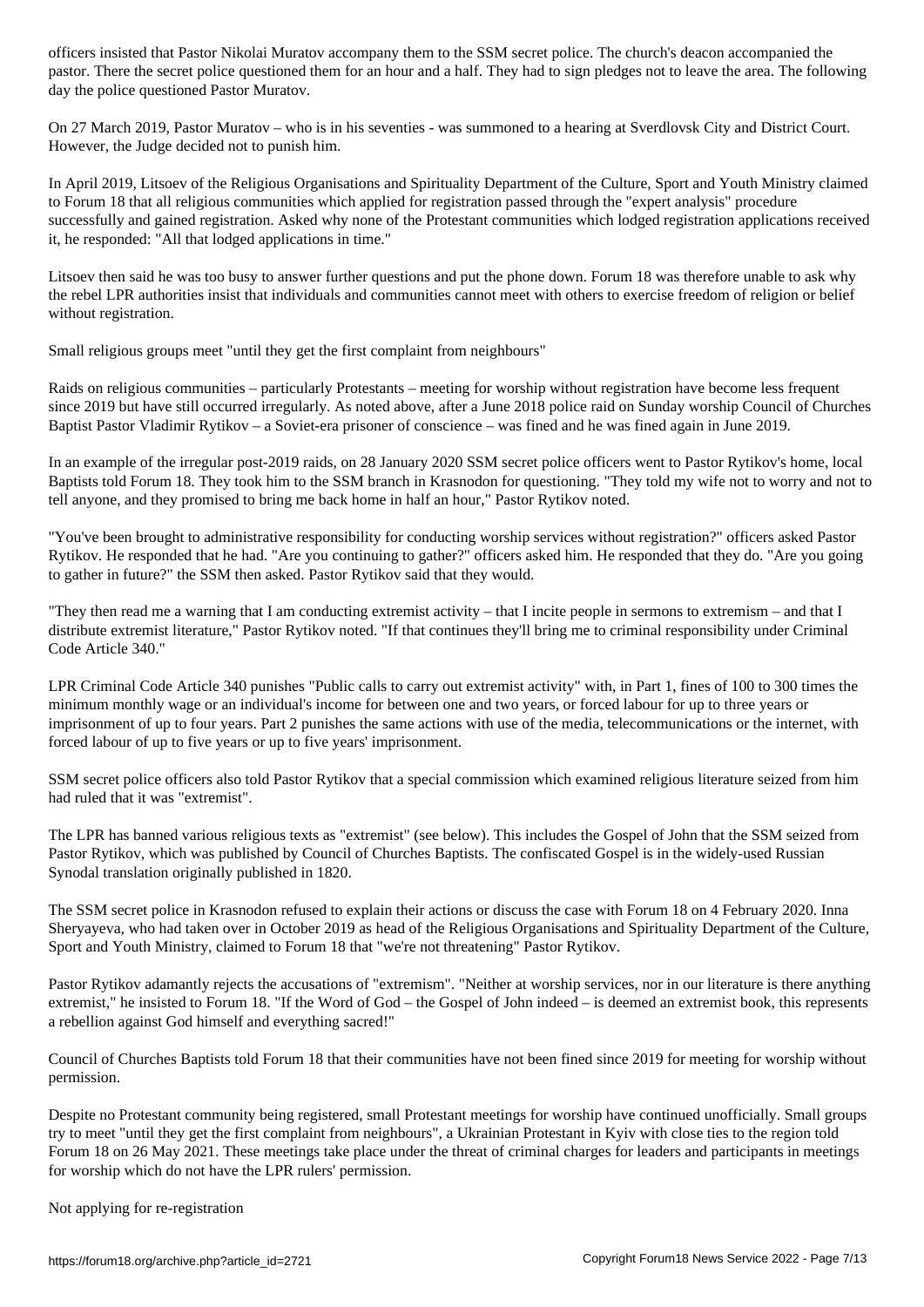Communities of Jehovah's Witnesses decided not to apply for re-registration, thinking that there was little point given the ban in neighbouring Russia (https://www.forum18.org/archive.php?article\_id=2297). "It feels logical, since the [neighbouring rebel] Donetsk authorities have recently also banned the activity of Jehovah's Witnesses

(https://www.forum18.org/archive.php?article\_id=2428), following the course of the Russian Federation," Jehovah's Witnesses told Forum 18 on 23 October 2018.

"Another reason is that the registration procedure implies the revealing of personal information on the worshippers who could easily become new targets of persecution," Jehovah's Witnesses added. They expect further raids and possible punishment in the near future.

The then deputy State Security Minister Aleksandr Basov had declared in August 2017 that the SSM secret police had halted the activity of Jehovah's Witnesses as an unregistered, "sectarian" organisation. He accused its adherents of supporting Ukraine's intelligence service and Neo-Nazis.

As noted above, due to Religion Law bans on non-Moscow Patriarchate Orthodox churches the two remaining communities of the Ukrainian Orthodox Church Kyiv Patriarchate in the city of Luhansk – including its Holy Trinity Cathedral - did not initially apply for re-registration.

Two parishes of the Ukrainian Orthodox Church Kyiv Patriarchate were initially able to function without registration. However, in 2020 officials told the Church that it could no longer use its second church in Luhansk, the Exaltation of the Cross. This small roughly 5 meters long chapel was built in 2000 just south of the city centre, before Holy Trinity Cathedral was built in 2013 in the south-west of the city. "Officials said that one church is enough, and told the priest that if he serves at the Exaltation of the Cross Church they will jail him," Bishop Afanasi told Forum 18 on 27 May 2021.

Holy Trinity Cathedral still functions, although "police and other officials come, check and say we must register," Bishop Afanasi told Forum 18 on 14 March 2019. "They are constantly checking us."

During one raid in April 2019, the police Department for Combating Extremism and Organised Crime searched Holy Trinity Cathedral, diocesan offices, and the homes of the diocesan secretary and another priest. Priests and other staff were interrogated, but a police officer who refused to give his full name insisted to Forum 18 that the two priests present are "at liberty" and are free to continue to conduct meetings for worship.

Andrei Litsoev, then-head of the Religious Organisations and Spirituality Department of the Culture, Sport and Youth Ministry in Luhansk, blamed the Ukrainian Orthodox Church Kyiv Patriarchate itself for its problems. "They're guilty," he insisted to Forum 18 in April 2019. "It is not registered, so it doesn't exist".

The Ukrainian Orthodox Church Kyiv Patriarchate applied for registration for Holy Trinity Cathedral in 2019. Officials refused to consider the application as the documents including the Church's charter were in Ukrainian not Russian. Up until February 2022 meetings for worship are still allowed within the Cathedral. However, the LPR rebels demand that the Ukrainian-language should not be used for any part of services, including sermons.

As is their right under international human rights law (https://www.osce.org/odihr/139046), all Council of Churches Baptist congregations (who are not part of Baptist Unions) in all territories they operate in refuse to apply for state permission to exist, as they think that state permission to exercise their right to freedom of religion or belief leads to state interference. They point out that the LPR Religion Law specifies in Article 3, Part 1 that people have the right to form religious associations, "but this is not obligatory".

"We don't have closed communities. Everything here is good."

As of December 2019, the LPR authorities had registered only 195 religious organisations, according to figures given by Culture, Sport and Youth Minister Dmitry Sidorov at a 26 December 2019 briefing. Of the 195 religious organisations, 188 were of the Russian Orthodox Church (Moscow Patriarchate), four were Muslim, and one each were Old Believer, Jewish and Catholic, Sidorov noted.

This is a reduction from figures claimed in September 2019 by the Justice Ministry. It claimed on its website then that 36 non-Moscow Patriarchate religious communities were registered: Baptists - 24; Seventh-day Adventists - 4; Pentecostals - 3; Muslims - 2; Jews - 1; Greek Catholics - 1; Hare Krishna devotees – 1.

Official claims are unreliable. As noted above, all Baptist Union churches were banned by the SSM secret police, Baptist Council of Churches communities do not seek registration, and all Adventist and Pentecostal communities were refused registration.

The Justice Ministry refused to answer any questions about the registration of religious communities. The Registration of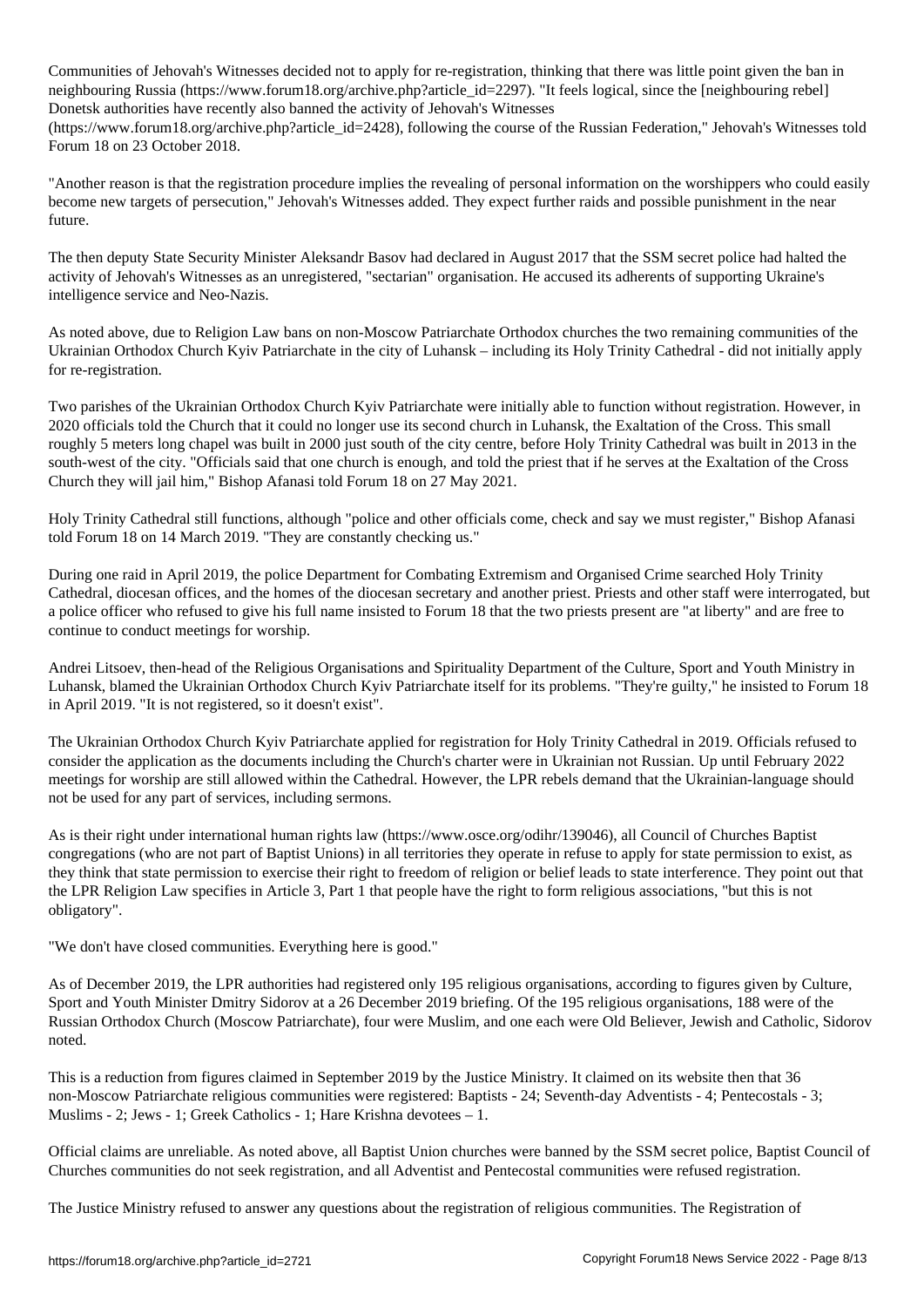Ministry," the official – who did not give her name – told Forum 18 on 28 September 2021.

Inna Sheryayeva, who in October 2019 took over from Andrei Litsoev as head of the Religious Organisations and Spirituality Department of the Culture, Sport and Youth Ministry in Luhansk, refused to tell Forum 18 if any other religious communities had gained registration since December 2019 or why applications from many communities – including all Protestant communities - have been refused.

Officials of the Registration Department of the Justice Ministry – which is supposed to register religious communities – have repeatedly refused absolutely to say which communities have been allowed to register and which have been refused, or give any overall statistics.

Culture, Sport and Youth Minister Sidorov claimed at the 26 December 2019 briefing that a "further range of organisations which have undergone the religious studies expert analysis are now in the stage of state registration with the LPR Justice Ministry".

Culture, Sport and Youth Ministry Religious Organisations and Spirituality Department head Sheryayeva refused to explain why police raid religious communities, courts punish individuals for exercising freedom of religion or belief, why Protestant churches are all closed, and why clergy cannot live permanently or visit the region. "We don't have closed communities," she claimed to Forum 18. "Everything here is good. We have received no complaints."

No registration – no gas, electricity, or water

Religious communities which had their own place of worship, but which failed to gain LPR registration, had their gas cut off in 2019, Baptist Pastor Serhii Moroz, who is from Luhansk but now lives in the Ukrainian capital Kyiv, told Forum 18 on 4 February 2020. In late 2019 came the threat that electricity and water too would be cut off.

"Officials argue that they cannot supply gas, electricity and water to organisations that don't officially exist, as they can't have contracts with them," Pastor Moroz told Forum 18.

Communities which met in church members' homes have not had gas, electricity and water supplies cut, Pastor Moroz added.

Culture, Sport and Youth Ministry Religious Organisations and Spirituality Department head Sheryayeva claimed to Forum 18 she had not heard that gas, electricity, and water supplies to unregistered places of worship have been cut off, or are threatened with being cut off.

Without registration, or LPR rebel permission to exist, religious communities do not have legal personality and cannot sign contracts. So no place of worship owned by unregistered communities such as Protestants has received gas, water or electricity since 2020, a local Protestant told Forum 18 from Kyiv on 23 February 2022.

Also, no unregistered religious communities have any access to buildings – such as churches - which they own.

### Isolation

Many communities complain about the isolation they are now under. Contacts with fellow believers elsewhere in Ukraine are difficult and most communities cannot invite those they would like to invite for religious purposes, such as to lead worship meetings or conduct education. Individuals can bring in only small quantities of religious literature.

This enforced isolation affects many other communities in addition to the Catholics, whose Bishop, Stepan Meniuk, Greek Catholic priest Fr Mykhailo and Roman Catholic priest Fr Rapa are denied entry or denied permission to live there permanently to minister to their communities (see below).

Bishop Afanasi (Yavorsky) of Luhansk and Starobilsk (who was based in the Ukrainian-controlled part of Luhansk Region until his transfer to a different diocese in 2021) was not allowed to enter rebel-held territory in Luhansk. "I tried in June 2019, but they didn't let me in," he told Forum 18. "Other priests of ours can't go in either." At the same time, the two priests of that Church based in Luhansk were not allowed to leave rebel-held territory, though the ban for both was later lifted (see above).

Lack of contact with the rest of the Ukrainian Orthodox Church Kyiv Patriarchate in government-controlled Ukraine also means that the Church in Luhansk has to survive on the meagre donations from impoverished parishioners.

As all Protestant communities are regarded as illegal, they are unable to invite leaders or teachers from outside. "Our pastors are hungry for fellowship," a Protestant from elsewhere in Ukraine who maintains contacts with local Protestant leaders told Forum 18 in October 2019. "They feel very isolated."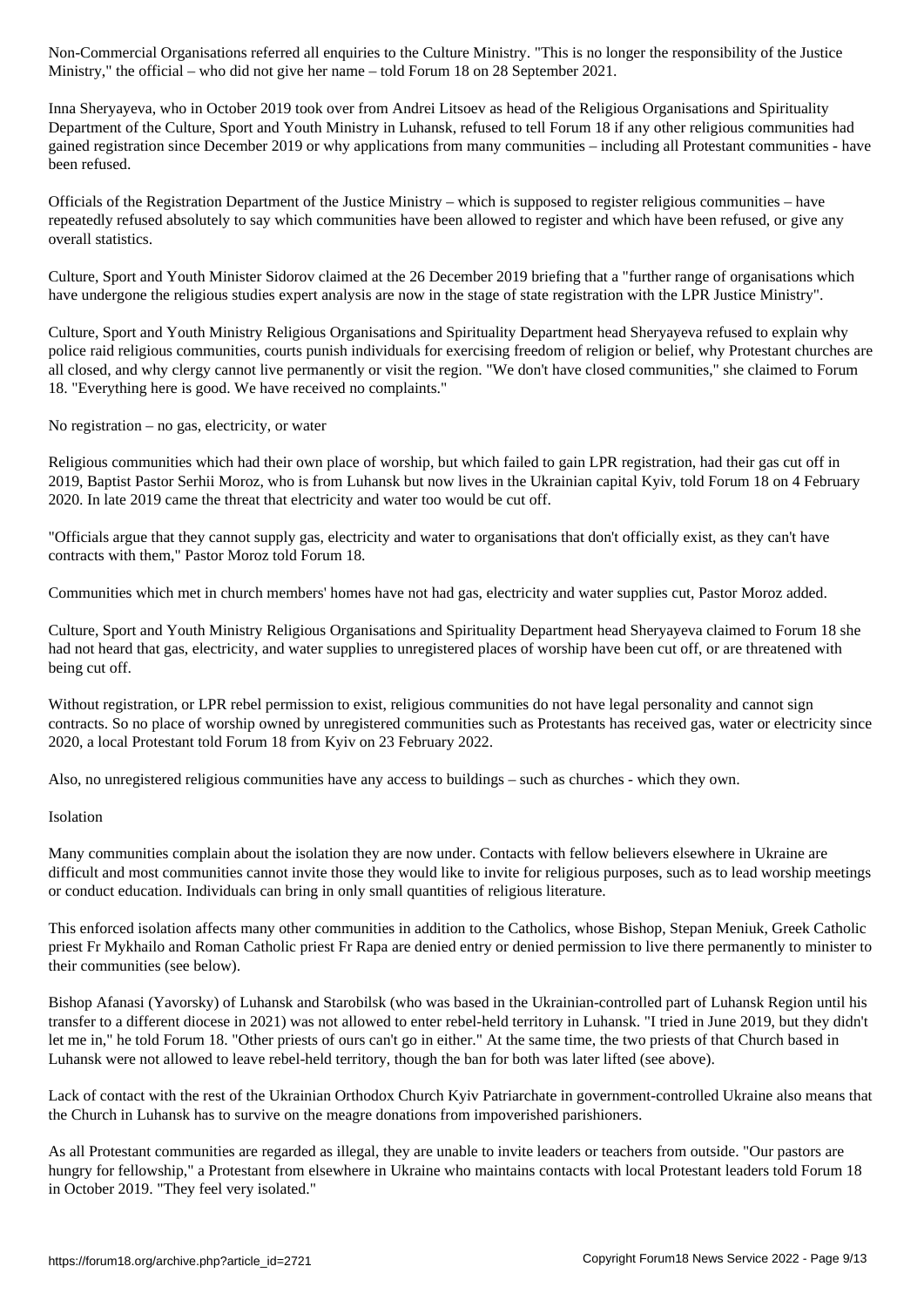The two Roman Catholic parishes - in Luhansk and nearby Stakhanov - are served by one priest. The Greek Catholic parish in Luhansk is similarly served by one priest. However, the LPR authorities have obstructed the two priests (one Roman Catholic and one Greek Catholic) as well as nuns from living in the area to minister to their parishes.

Catholic nuns who used to work in the Luhansk parish left amid the conflict in 2014 and have not been allowed to return. "The people want them to work there again. We want them to," one Catholic who wished to remain anonymous for fear of rebel reprisals told Forum 18.

Fr Grzegorz Rapa – a Polish priest who has served the Nativity of the Blessed Virgin Mary Parish since 1993 – was barred in 2019 from living there permanently. The Parish gained LPR registration in September 2020. "He can stay there for three months, then has to be out for three months," Jan Sobilo, auxiliary Bishop of Kharkiv-Zaporozhia, told Forum 18 on 14 October 2019.

Fr Rapa left the region on 1 March 2020, intending to return for the remainder of his permitted three-month period. However, the border between the LPR and Ukrainian-controlled Ukraine was then closed because of the coronavirus pandemic. The border did not reopen until November 2020, but the LPR entity's rulers did not allow Fr Rapa to return. They claimed he did not have permanent residence – even though he lived in Luhansk from 1993 long before the LPR was proclaimed in 2014.

The Greek Catholic priest from neighbouring Donetsk Fr Mikhaylo Zaverchuk – who serves in both the Byzantine and Latin rites – celebrated Easter Mass in the Catholic Nativity of the Blessed Virgin Mary Church in Luhansk on 12 April 2020. The journey from Donetsk to Luhansk takes about three and a half hours by road. However, as relations between the rebel leaderships of Donetsk and Luhansk worsened in 2020 and coronavirus infections spread, the border was closed and Fr Zaverchuk was unable to visit Luhansk again.

The border between the DPR and LPR reopened on 18 June 2021, allowing the Donetsk-based Greek Catholic priest Fr Zaverchuk to make the long journey to Luhansk again. The only Masses held in 2021 were the ones he celebrated on Sunday 28 November in Luhansk, on Sunday 5 December in Stakhanov, Christmas vigil Mass in Stakhanov on 24 December, and Mass in Luhansk on 25 December. These were the first Christmas services in either parish since Christmas 2019.

When Fr Zaverchuk is able to visit Luhansk, Roman Catholics can also attend Greek Catholic Liturgy in their church. The Greek Catholic priest is able to enter the region as he has local registration, but does not live there permanently as his wife and family live elsewhere in Ukraine.

From 2020 until February 2022, Roman Catholics in Luhansk and Stakhanov have gathered on Sundays for prayer services led by laypeople or for online Masses, including by Fr Rapa. "They have to set up a screen on the altar and a projector," Bishop Sobilo told Forum 18. "It is like in Soviet times," he commented, recalling that a radio was in Soviet times often put on the altar of a church with no priest to broadcast Mass to the congregation.

However, this means that local Catholics are deprived of the opportunity to receive Communion. Receiving Communion is for Catholics an integral part of participating in the Mass.

Why can't Roman Catholic priest return?

The LPR authorities have given conflicting reasons as to why Fr Rapa cannot return to the two parishes in the territory they control. In early 2020, the border between the LPR and Ukrainian-controlled Ukraine was closed because of the coronavirus pandemic. Even when the border reopened in November 2020, Fr Rapa was still refused permission to return. That month, LPR authorities refused him entry at the Stanitsa Luhanska crossing point, as they also did in early April 2021, ahead of Easter.

On 17 March 2021, Luhansk Catholics appealed to the unrecognised LPR entity's head Leonid Pasechnik to allow Fr Rapa to return. Pasechnik passed the letter to the entity's Foreign Ministry. Its 7 April response – prepared by Sergei Belov, signed by First Deputy Minister Anna Soroka and seen by Forum 18 – informed local Catholics that a Ministry working group had rejected the application in line with a 10 June 2020 Decree.

The Decree allows in only individuals with residence registration in Luhansk, who have relatives there, or are coming to look after someone who is ill or for medical treatment, education, or the funeral of a close relative.

"Catholics in Luhansk are a registered religious community and no one obstructs their activity," Sergei Panteleyev of the Religious and Inter-Ethnic Relations Sector of the unrecognised LPR entity's Culture, Sport and Youth Ministry claimed to Forum 18 on 21 December 2021. Asked why the two parishes have not been allowed a resident priest since March 2020, he said he was "not informed". "Our department doesn't take such a decision – it is decided at a higher level."

Officials at the entity's Foreign Ministry told Forum 18 on 21 December 2021 that Soroka was off work, while Belov was not in the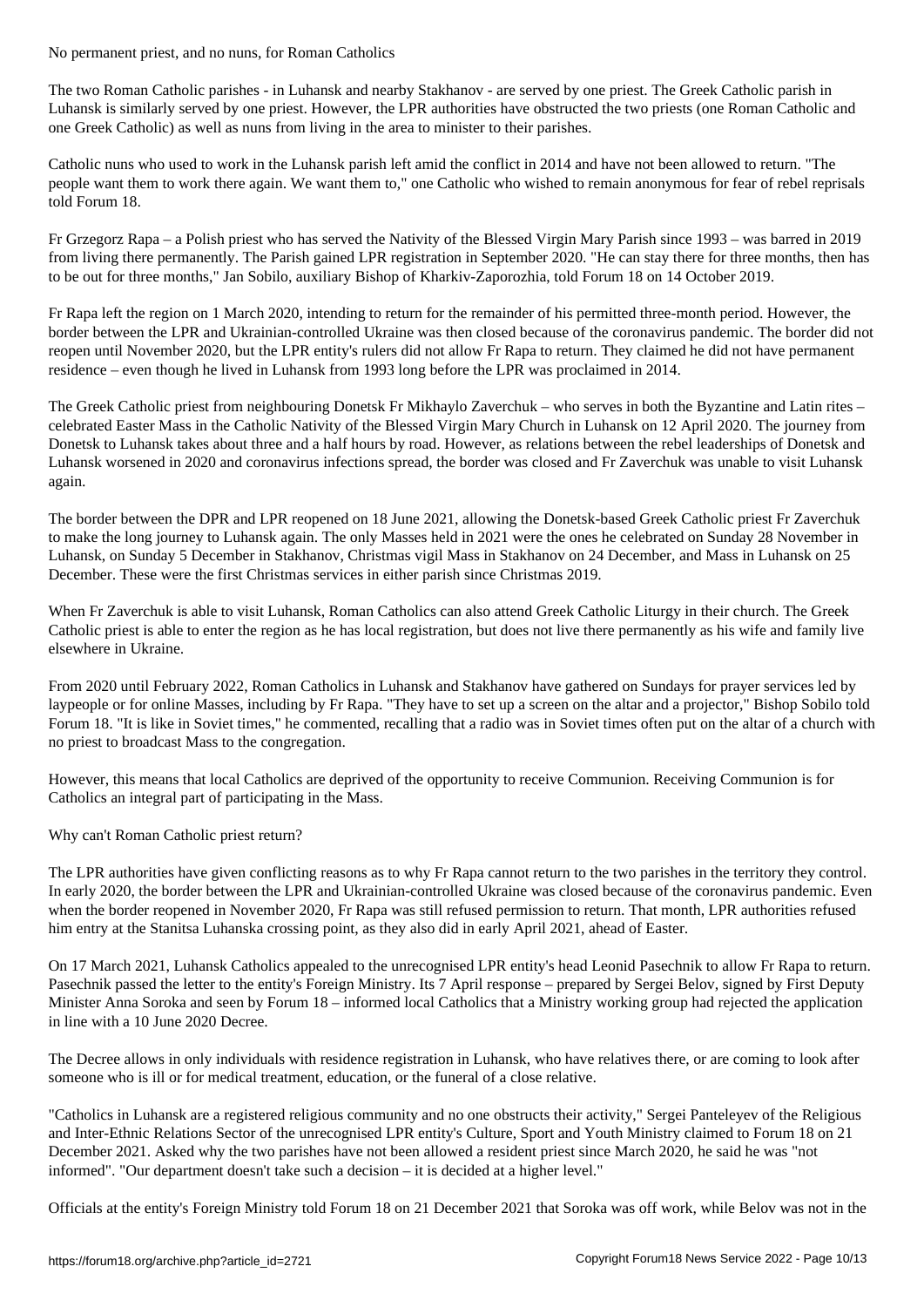"The Bishop is unable to send anyone as none of the priests have permanent (or temporary) residence in Luhansk," Fr Rapa told Forum 18 on 11 December 2021. "Only those with such permanent residence are able to enter Luhansk." He said he aimed to try again in 2022 to get permission to return to his parish. "Hopes are small that they will let me in, but I will struggle to the last."

Roman Catholic Bishop Jan Sobilo has been denied entry to LPR-controlled territory since he visited with the Vatican nuncio at Christmas 2019. "I have not tried again to visit recently," Bishop Sobilo told Forum 18. "There's no point as they wouldn't let me in." He said he would be praying for officials in Luhansk that they could work peacefully for the common good in 2022 and that he would once more be allowed to visit.

## Censorship

As noted above, various religious texts have been banned by the LPR as "extremist". This includes the Gospel of John published by Council of Churches Baptists. The Russian Synodal translation was originally published in 1820, and is widely used by other Christian Churches in the Russian-speaking world, including the Russian Orthodox Moscow Patriarchate and many Protestant Churches.

It was banned as "extremist" in a 26 November 2019 LPR rebel government decision banning 12 books published by the Khristianin publishing house run by the Council of Churches. The other banned books include the main Council of Churches Baptist hymnbook "Songs of Revival", their regular magazine "Herald of Truth", and children's books.

The LPR Justice Ministry then added the books to the State List of Extremist Materials, which it published on its website on 10 December 2019. The List then had 13 entries, the only other book being a collection of songs by a Chechen composer.

The 26 November 2019 LPR government decision has not been published. An official of the government department handling citizens' calls – who refused to give her name - told Forum 18 from Luhansk on 20 December that the decision is a "secret document for official use and for limited distribution". She refused to comment on the content, referring all questions to the Justice Ministry.

Yelena Tsvetkova, the head of the Registration Department at the Justice Ministry, said that the government banning decision is not public. She insisted to Forum 18 from Luhansk on 20 December 2019 that all is in accordance with the law. She cited the February 2018 LPR Law on Countering Extremist Activity, which established the List.

The 2018 Law defines "extremist materials" as those calling for or justifying "extremist activity", including the works of leaders of the German Nazi party and the Italian fascist party, espousing ethnic or racial superiority, or justifying war crimes aiming to destroy all or part of an ethnic, social, racial or religious group.

Tsvetkova of the Justice Ministry was unable to say in which category officials have placed the 12 Baptist books. She declined to discuss why the Gospel of John – as part of the Christian Bible read in all Christian worship meetings and privately – was banned as "extremist". Tsvetkova was also unable to say who had initiated the ban.

Inna Sheryayeva, head of the Religious Organisations and Spirituality Department of the Culture, Sport and Youth Ministry in Luhansk, denied that the LPR had banned 12 Baptist books, including the Gospel of John. Told that the list is on the Justice Ministry website, she told Forum 18 on 4 February 2020: "Anything can be put on a website. In any case, it is a different Ministry."

The LPR rebels have continued to ban texts and add books to their State List of Extremist Materials. Roman Gubaydulin, the acting Deputy General Prosecutor, who is based in Luhansk, lodged a suit to Sverdlovsk City and District Court in spring 2021 to have four Protestant books declared "extremist" and banned. The books had apparently been seized from Council of Churches Baptists in or near the eastern town of Sverdlovsk [official Ukrainian name Dovzhansk], close to the border with Russia.

The four books – all in Russian and published in Russia or Germany – are "Jesus Our Destiny", by German Lutheran pastor Wilhelm Busch, "The Door is Open" by English Baptist preacher Charles Spurgeon, "Cursed to be?" by German Protestant Wolfgang Bühne, and "Born to Die" by US Protestant Billy Graham. Acting Deputy General Prosecutor Gubaydulin identified them as being linked to Council of Churches Baptists.

A 20 July 2021 statement on the General Prosecutor's Office website claimed that Gubaydulin had lodged the suit against the Council of Churches Baptists "in the interests of an undetermined circle of people and the Luhansk People's Republic". It noted (correctly) that Council of Churches Baptists conduct their activity in the region without Justice Ministry registration.

The General Prosecutor's Office statement then claimed that Council of Churches Baptists "actively use and distribute printed materials containing elements of extremism". It claimed that the books "incite religious discord", contain "propaganda of exceptionalism, superiority and inadequacy of the individual on the basis of religious adherence or attitude to religion", and "violate the rights, freedoms and legal interests" of others "depending on their religious adherence or attitude to religion".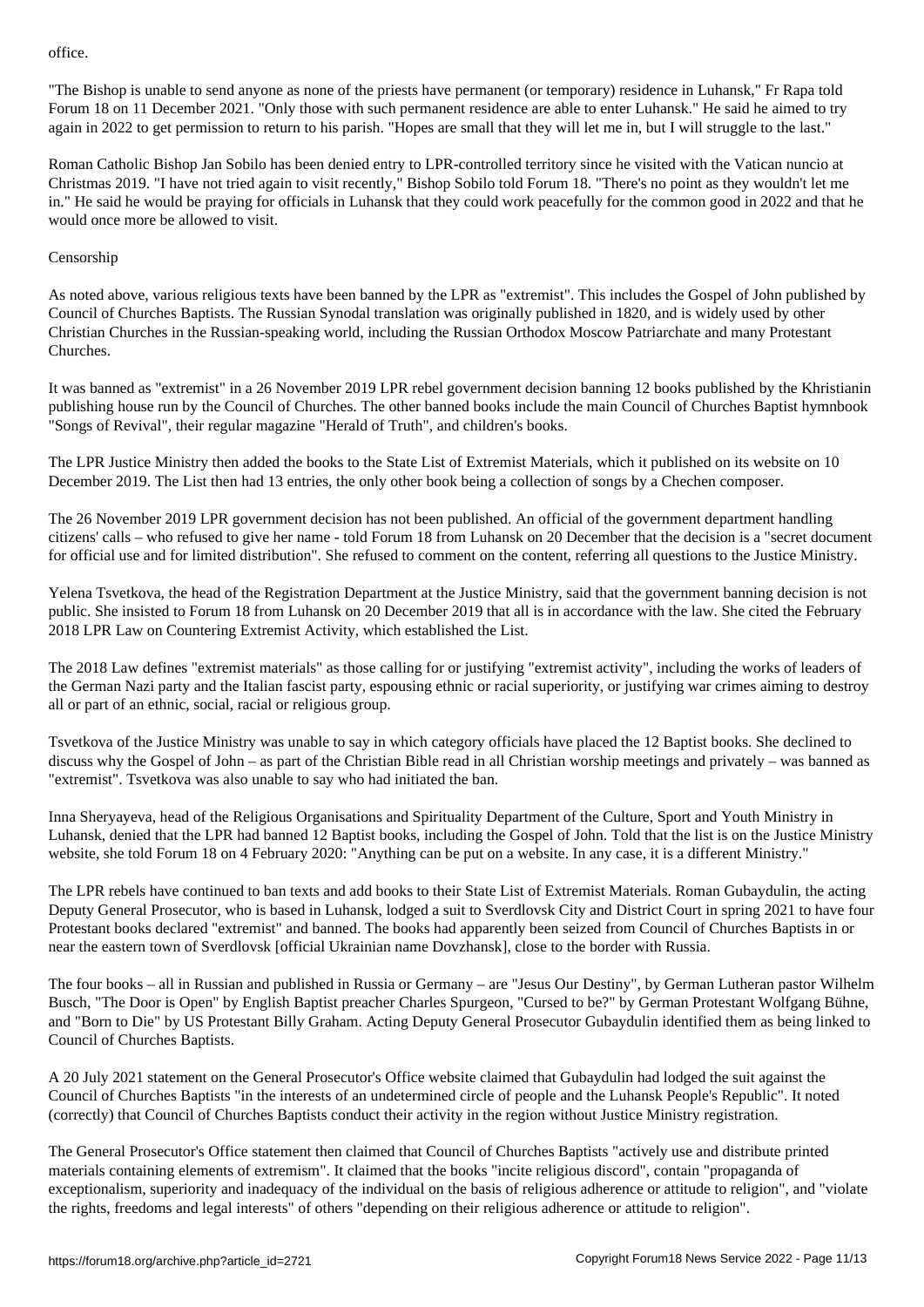Forum 18 reached acting Deputy General Prosecutor Gubaydulin on 26 July 2021, but he put the phone down immediately after questions were asked. No subsequent calls were answered.

Officials at Sverdlovsk City and District Court refused to put Forum 18 through to Judge Natalya Afonicheva, who ruled the books "extremist" on 18 May 2021.

"The recognition of the printed publications as extremist has allowed for the effective prevention of the activity of [Baptists'] participation in distributing materials containing elements of extremism," the General Prosecutor's Office statement claimed, "at the same time defending the interests of the younger generation and securing the safety of the Republic."

Forum 18 has been unable to find out what happened to the four books following the court decision. Asked if the books would have been destroyed, the Sverdlovsk Prosecutor's Office aide said only that "there is a procedure – I don't know what they did". An official at Sverdlovsk Bailiffs Office told Forum 18 on 26 July 2021 that it had received no instructions related to the case.

Natalya Zaitseva of the Religious and Inter-Ethnic Relations Sector of the unrecognised LPR entity's Culture, Sport and Youth Ministry, said she was not aware of the court decision to ban the four Protestant books as "extremist" and has not seen the court decision. "I'm hearing about this for the first time from you," she told Forum 18 from Luhansk on 27 July 2021.

Zaitseva refused to discuss why other religious books and materials have been banned as "extremist". "I have only been here a week," she told Forum 18. She said the Sector's chief specialist Yury Ragulin was away.

Following the May 2021 court decision in Sverdlovsk, the Justice Ministry added the newly banned books to its State List of Extremist Materials. The updated list, dated 2 July 2021 but published on the Justice Ministry website only later in the month, now contains 26 items. Eighteen are published by Protestants (including the 4 latest additions, as well as a Baptist-published edition of the Russian Synodal translation of the Gospel of John), and 6 are Jehovah's Witness-published.

The six Jehovah's Witness materials include their New World version of the Bible, the magazines "Awake!" and "The Watchtower", their website jw.org, and the JW Library mobile app. The LPR Council of Ministers banned them in a July 2018 decision, which also banned a Ukrainian Baptist Union magazine and another Christian book.

No decisions ruling that these 24 religious books and materials are "extremist" have been published. Forum 18 tried to get copies of these court rulings in June 2021, but a Justice Ministry official told Forum 18 she did not have them. Another official handling publication of official texts told Forum 18: "If decisions are authorised for publication they are published on the website. If they are not authorised for publication, they will not be published."

What will happen to people with banned books?

Forum 18 was unable to find out from officials in Luhansk what will happen to individuals or communities found to be in possession of any of the 12 banned Christian books. "Ask the security agencies," Yelena Tsvetkova of the Justice Ministry told Forum 18. "Our job is only to manage the List."

The duty officer at the SSM secret police in Luhansk said that the Acting State Security Minister, Anatoly Antonov, was not in the office. The duty officer – who refused to give his name – told Forum 18 on 20 December 2019 that "it is difficult to say what will happen" to those found in possession of any of these books. The duty officer added that he could not say which department of the Ministry handles "extremism" issues. "You're asking too many questions," he added, and then put the phone down.

Officials at the Interior Ministry in Luhansk (which controls the police) referred Forum 18 to Aleksei Melnik, the head of the office of Interior Minister Igor Kornet. "Anyone who spreads extremist literature will be dealt with in accordance with the law," Melnik told Forum 18 on 20 December 2019. "There is the Criminal Code and the Administrative Code."

Melnik refused to explain if anyone who possesses the Gospel of John in the Synodal translation will face prosecution or not. He then put the phone down.

Council of Churches Baptists told Forum 18 on 19 December 2019 that officials had told them of the ban on 12 of their publications, but had not told them what would happen to them if they are found to be in possession of any of them.

## The future?

Throughout the LPR entity's existence since 2014, its rulers have seriously and repeatedly violated human rights, including the interlinked freedoms of religion and belief, of association, and of expression. There is no current evidence that this record will improve, or that the LPR's rulers will cease to try to intimidate the people they control into silence about human rights violations they experience.